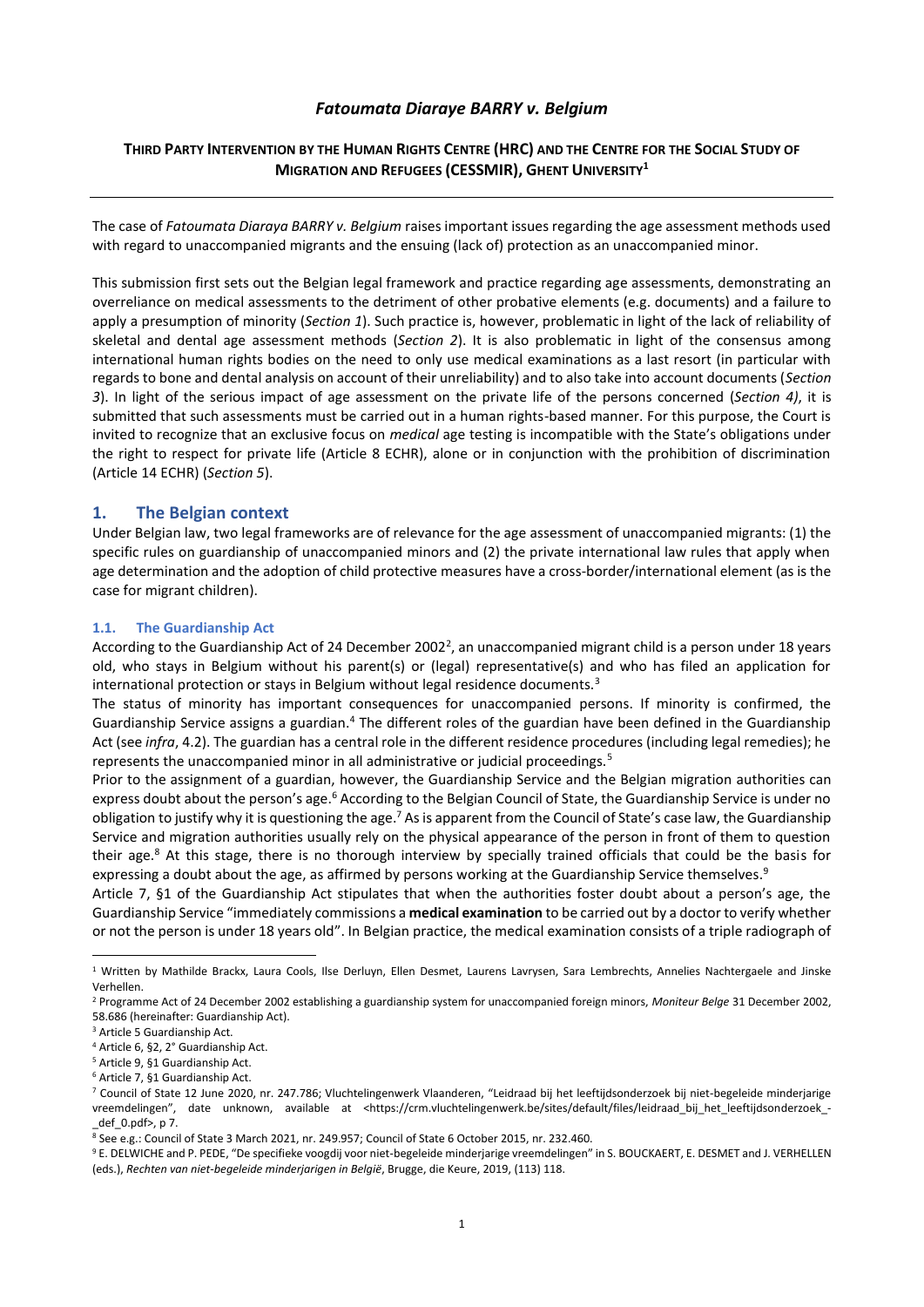the teeth, collarbone and wrist. This examination takes place in a hospital, under the supervision of the Guardianship Service. In case of doubt about the age, the youngest age is considered.<sup>10</sup> **During the period in which doubt is expressed and during the performance of medical age examinations, no guardian is appointed, not even a provisional guardian.** This indicates that **no presumption of minority** is being applied.

While the Belgian authorities automatically proceed to the triple radiograph in case of doubt, the Royal Decree of 22 December 2003 implementing the Guardianship Act provides for **other age assessment methods**. According to Article 3 of the Royal Decree, the medical examination "can, among others, include **psychoaffective tests**". Such tests are, however, hardly ever performed in practice in Belgium.<sup>11</sup> In this regard, the Council of State has held that neither conducting a personal interview, nor requesting the advice of social assistants is legally *required* by Article 3. This provision contains only a possibility - not an obligation - to conduct psychoaffective tests.<sup>12</sup>

Article 3 of the 2003 Royal Decree however starts by stipulating that the Guardianship Service verifies the unaccompanied minor's statements "regarding his name, nationality and age, in particular by means of his **official documents** or information provided by the consular or diplomatic missions of the country of origin or transit".<sup>13</sup> When taking into consideration such official documents, rules of private international law apply. This brings us to the second set of rules applicable to the age assessment of unaccompanied migrants in Belgium.

## **1.2. Rules of private international law**

When people cross borders and questions arise concerning their personal status (name, age, marital status, parentage, etc.), rules of private international law apply. In Belgium, these rules are set out in both national law (the Belgian Code of Private International Law of 2004, hereinafter: PIL Code)<sup>14</sup>, international conventions (e.g. the 1996 Hague Child Protection Convention) and EU law (e.g. the Brussels IIa Regulation). All these rules are relevant when it involves the cross-border protection of migrant children under civil law. However, when it comes to age assessment, the Belgian Code of Private International Law is decisive.

When the unaccompanied minor has a foreign birth certificate*,* all Belgian public authorities can **recognize** (accept) this foreign personal status document without any (court) procedure being required (recognition by operation of law)<sup>15</sup>, provided that certain requirements are fulfilled. These requirements are provided in Article 27 PIL Code, which concerns the *recognition* of foreign authentic acts. They include, *inter alia,* that the document is authentic and does not entail an infringement of public policy. This means that when an unaccompanied minor presents a foreign birth certificate, for example, the Guardianship Service but also the Immigration Office must examine whether the certificate is eligible for recognition under these private international law rules.

**In practice, however, Belgian authorities often fail to take into consideration foreign documents that indicate minority.** The Council of State has repeatedly held that the Guardianship Service is not obliged to let foreign documents prevail over the results of the medical examination. <sup>16</sup> Belgian migration authorities even adopt this reasoning when the foreign document is legalised and its authenticity has thus been confirmed.<sup>17</sup> This reasoning, however, completely ignores the private international law rules on the recognition of foreign authentic acts (Article 27 PIL Code). This is also visible in the case law of the Council of State. In the appeal procedures against age determination decisions of the Guardianship Service, the Council of State does not refer to this Article 27 but applies a very specific provision on the probative value of foreign authentic acts (Article 28 PIL Code). This provision stipulates that the finding of the facts established by the foreign authority (and visible in the authentic act) can be used as evidence; and evidence to the contrary can be brought by any legal means.<sup>18</sup> In this reasoning, the result of medical examinations is considered as 'evidence to the contrary '. It should, however, be emphasized that this provision only deals with *probative value* and not with the more far-reaching effect of the *recognition* of foreign documents. **Only in case of recognition, one's personal status (e.g., age) is equally lawful and valid in both legal orders.** A minor in Guinea is then a minor in Belgium too, and vice versa.

 $\overline{a}$ 

<sup>18</sup> Article 28, §2 PIL Code.

<sup>10</sup> Article 7, §3 Guardianship Act.

<sup>11</sup> Vluchtelingenwerk Vlaanderen, "Leidraad bij het leeftijdsonderzoek bij niet-begeleide minderjarige vreemdelingen", date unknown, available at <https://crm.vluchtelingenwerk.be/sites/default/files/leidraad\_bij\_het\_leeftijdsonderzoek\_-\_def\_0.pdf>, p 2.

<sup>12</sup> Council of State 9 November 2021, nr. 252.072; Council of State 9 December 2019, nr. 246.340.

<sup>&</sup>lt;sup>13</sup> Insofar as this request for information does not endanger the minor or his family staying in the country of transit and/or origin.

<sup>&</sup>lt;sup>14</sup> For an English translation, see: <https://www.ipr.be/sites/default/files/tijdschriften\_pdf/Engelse%20vertaling%20WIPR\_augustus%202018.pdf>. <sup>15</sup> S. DEN HAESE, *Crossing Borders: Proving your Personal Status. Interactions between private international law and human rights law*, PHD obtained in 2021.

<sup>16</sup> E.g.: Council of State 13 January 2015, nr. 229.784; Council of State 6 October 2015, nr. 232.460; Council of State 2 March 2016, nr. 233.998; Council of State 22 March 2016, nr. 234.211; Council of State 5 September 2016, nr. 235.668; Council of State 14 December 2016, nr. 236.766; Council of State 31 March 2017, nr. 237.879; Council of State 12 June 2020, nr. 247.786.

<sup>&</sup>lt;sup>17</sup> Council of State 28 January 2016, nr. 233.664; Council of State 28 April 2016, nr. 234.579; Council of State 9 January 2018, nr. 240.367; Council of State 22 January 2019, nr. 243.452; Council of State 12 December 2019, nr. 246.486.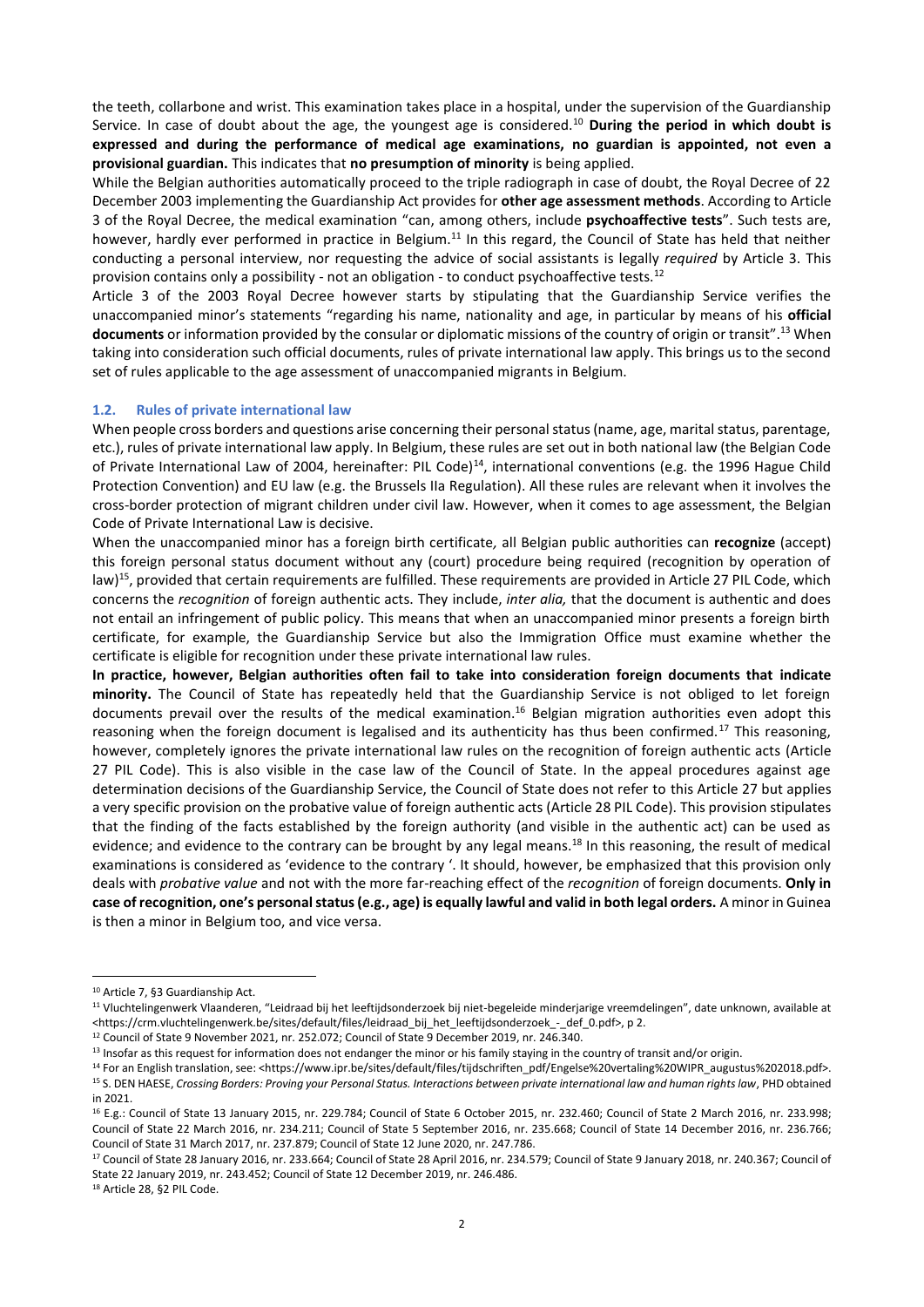## **1.3. Conclusion**

The Belgian law and practice on age assessments of unaccompanied minors are characterized, among others, by the following elements:

- *No guardian*, not even a provisional one, is appointed during the period of doubt and the age assessment, indicating the absence of the application of a presumption of minority.
- Medical examinations are *immediately* carried out upon an expression of '*doubt'* by the Guardianship Service or migration authorities.
- This medical examination comprises of a *triple radiograph* of the teeth, collarbone and wrist. Even though the law provides for the possibility of psychoactive tests, this is not done in practice.
- *Documents* are not appropriately taken into account, even though this is required by the rules of private international law.

# **2. The (lack of) reliability of skeletal and dental age assessment**

In a survey carried out in 34 countries,<sup>19</sup> it was found that many countries rely on medical examinations, primarily in the form of radiographs of the hand/wrist (23), collar bone (15) and/or teeth (17).<sup>20</sup> However, the biologic variation in human development implies that any inference of chronological age from skeletal and dental examination in children and youth will suffer from **considerable inaccuracy**. <sup>21</sup> This is especially the case after the onset of puberty, since skeletal age to a large extent is determined by sexual maturation.

The most common method used for skeletal age assessment is to analyse an x-ray of the hand and wrist in relation to the Greulich and Pyle reference atlas.<sup>22</sup> This atlas was created in the 1930s in the U.S.A. **in a population of white middle-class children and youth** to assess the developmental status of the skeleton in children in relation to a known chronological age.<sup>23</sup> During puberty, the skeletal age is determined through the examination of form and size of bone elements and the degree of fusion of the epiphyses with their shafts. After fusion is completed, the image stays the same in older ages.<sup>24</sup> Epiphyses in the hand and wrist are completely fused at a mean age of less than 17 years in girls and around 18 years in boys, yet with a wide variation which makes this method poorly suited for age assessment in relation to the crucial age limit of 18 years.<sup>25</sup> Furthermore, the purpose of the Greulich-Pyle table was to predict adult height from the level of skeletal maturity at specific ages during childhood, not the age from skeletal maturity. Because of this particular purpose, the endpoint of full maturity was never precisely determined by Greulich-Pyle, rendering it impossible to make precise calculations of the likelihood of being under the age of 18 for individuals with fully matured growth zones on X-rays, a task which is further hampered by variations in developmental patterns between ethnic groups. 26

Age assessment based on an x-ray of the sternal end of the clavicle has been advocated as a more suitable method, since growth of this bone continues into the twenties, $^{27}$  and has been widely used to assess young asylum seekers' age in Belgium and the Netherlands. However, also this method has been criticized, because of the **radiation of sensitive internal organs** involved<sup>28</sup> and the **low precision** of this method. The variation between individuals of this method is large,<sup>29</sup> with a variation of complete closure of the clavicle between 14.7 and 30 years for girls, and between 16.0 and 30 years old for boys.

Dental age assessment of minors is generally restricted to assessment of the third molars, the "wisdom teeth", as these are the only teeth still forming in the later teens. The third molars are however also the most variable teeth in the dentition and are congenitally absent in one out of ten.<sup>30</sup> Assessment of the third molars is a routine method in forensic medicine, where it is used to assess the age in the process of identification of decomposed bodies. Thus, there exists a considerable literature of charts from different high- and middle-income populations around the world, but

 $\overline{a}$ <sup>19</sup> The 28 EU member states, Norway, Switzerland, Australia, Canada, New Zealand and the United States of America.

<sup>&</sup>lt;sup>20</sup> EASO, "Age assessment practice in Europe", 2014, available at < [https://op.europa.eu/en/publication-detail/-/publication/7d181c3b-48f4-4ae8-](https://op.europa.eu/en/publication-detail/-/publication/7d181c3b-48f4-4ae8-98af-d8e82b1612d1) [98af-d8e82b1612d1>](https://op.europa.eu/en/publication-detail/-/publication/7d181c3b-48f4-4ae8-98af-d8e82b1612d1), 98 p.

<sup>21</sup> A. HJERN, M. BRENDLER-LINDQVIST and M. NORREDAM, "Age assessment of young asylum seekers", *Acta Paediatr.* 2012*,* nr. 101, 4-7.

<sup>&</sup>lt;sup>22</sup> W. GREULICH and S PYLE, *Radiographic atlas of skeletal development of the hand and wrist*, Stanford, Stanford University Press, 1959, 272 p. <sup>23</sup> *Ibid.*

<sup>24</sup> T.J. COLE, "The evidential value of developmental age imaging for assessing age of majority", *Ann Hum Biol* 2015, nr. 42, 379-388.

<sup>25</sup> *Ibid.*

<sup>26</sup> H. THODBERG and L. SAVENDAHL, "Validation and reference values of automated bone age determination for four ethnicities", *Acad Radiol* 2010, nr. 10, 1425-1432.

<sup>27</sup> G. GESERICK, A. OLZE, W. REISINGER and A. SCHMELING,"Age estimation of unaccompanied minors. Part I. General considerations", *Forensic science international* 2006, nr. 159 suppl. 1, S61-4.

<sup>28</sup> A. HJERN, M. BRENDLER-LINDQVIST and M. NORREDAM, "Age assessment of young asylum seekers", *Acta Paediatr.* 2012*,* nr. 101, 4-7.

<sup>29</sup> K.F. KREITNER, B. NAFE, T. RIEPERT, F. J. SCHWEDEN and M. THELEN, "Bone age determination based on the study of the medial extremity of the clavicle", *European Radiology* 1998, nr. 8, 1116-22.

<sup>30</sup> R. SARUP NANDA, "A genesis of the third molar in man", *AM J Orthod* 1954, nr. 40, 698-706.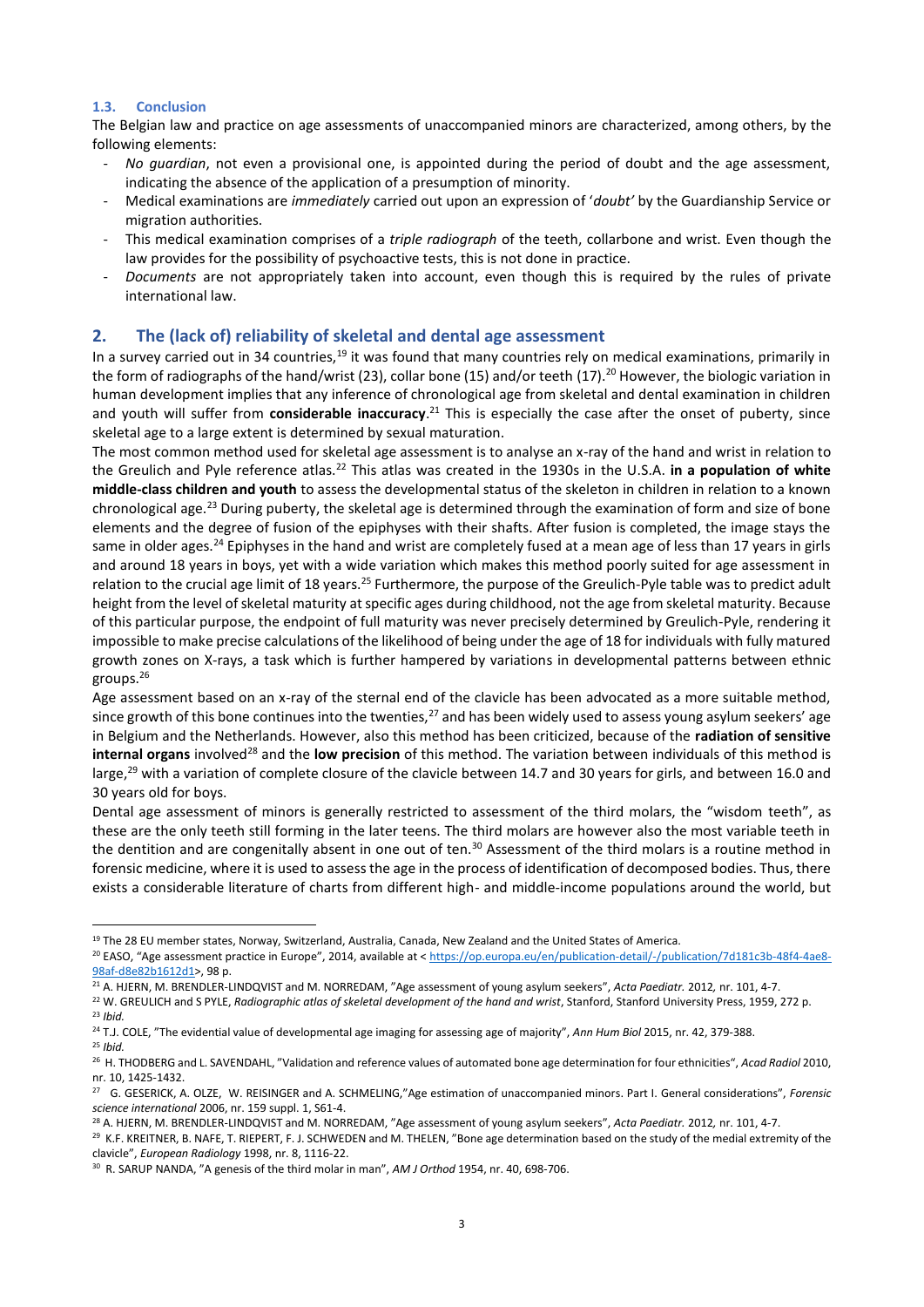rarely from the low income countries where the majority of refugees originate. The standard deviation in these charts is generally around two years, yielding a confidence interval of eight years to include 95% of the examined individuals.  $31$ The charts usually used in Europe, however, are based on studies of **middle class white American or European populations**, and the **influence of socio-economic factors and ethnicity on these charts has not been much evaluated**. <sup>32</sup> One of the few studies of differences of maturity patterns of the third molar between ethnic groups has demonstrated a considerable variation: the third molar in black South Africans matured on average one to two years earlier than in Germans, and three to four years earlier than Japanese populations.<sup>33</sup> Another major problem with assessment of dental maturity is that the inter-rater concordance (if assessment is done by different persons) is only 60 to 85%.<sup>34</sup>

Even ignoring the probable socio-economic, ethnic and secular variation in skeletal and dental age, when we allow two standard deviations (which would encompass 95% of the population), this would give a span of 4 to 8 years with skeletal and dental age assessment respectively. This means that neither skeletal nor dental x-ray age assessment can establish chronological age with sufficient accuracy to be of decisive value in age assessment of young migrants.<sup>35</sup>

# **3. Guidance in European and international law**

### **3.1. UN Committee on the Rights of the Child**

In follow-up to fourteen individual complaints,<sup>36</sup> the UN Committee on the Rights of the Child (hereinafter: CRC Committee) has provided guidance on how children's rights should be interpreted in the context of age assessment of unaccompanied migrants. Given that the outcome of an age assessment determines, by definition, whether a person can invoke the rights contained in the UN Convention on the Rights of the Child (CRC), it is crucial that such age assessment is done in a children's rights compliant manner. **As long as the outcome is not certain, the young person should be given the benefit of the doubt and be considered a minor.**

## - *Safeguards in age tests (Articles 3 and 12 CRC)*

According to the CRC Committee, a medical examination is not necessarily excluded or prohibited, but is only necessary when no identity documents or other evidence can be produced from which the person's age can be determined. Available documents should be considered authentic unless there is evidence to the contrary, and statements made by young people should be taken into account. A person should not be declared of age solely on the basis of a refusal to undergo a medical examination.<sup>37</sup>

A test must include an assessment of the child's physical and psychological development and must be conducted by specialized pediatricians or experts knowledgeable in various aspects of development. **States are prohibited from relying solely on an assessment of external appearance or a mere physical examination.** Medical methods based on bone analysis and dental analysis, among others, are considered inaccurate because of their large margins of error. At a minimum, in order to assess a person's psychological maturity, interviews should be conducted and, where appropriate, with accompanying adults.

The CRC Committee also indicates that testing should always be conducted in a **scientific, safe, smooth and fair manner** in a language that the young person understands. The implementation should be child-friendly, gendersensitive and culturally appropriate. In addition, States should avoid testing that would be traumatic and lead to unnecessary legal proceedings. To ensure that the best interests of the child are safeguarded during an age assessment procedure, the Committee focuses primarily on the appointment of a guardian or other legal representative for the

<sup>37</sup> *J.A.B. v. Spain, supra* note 36.

 $\overline{a}$ <sup>31</sup> H.M. LIVERSIDGe and P.H. MARSDEN, "Estimating age and the likelihood of having attained 18 years of age using mandibular third molars", Br Dent J 2010, nr. 209, E13.

<sup>&</sup>lt;sup>32</sup> G. GESERICK, H. MAEDA, A. OLZE, A. SCHMELING, M. TANIGUCHI, P. VAN NIEKERK and K.D. WERNECKE, "Forensic age estimation in living subjects: the ethnic factor in wisdom tooth mineralization", *International Journal of Legal Medicine* 2004, nr. 118, 170-173.

<sup>33</sup> *Ibid.*

<sup>34</sup> National Board of Health and Welfare, "Metoder för radiologisk åldersbedömning. En systematisk översikt. [Imaging methods for age assesment. A systematic review]", Stockholm, 2016.

<sup>35</sup> D. NEUBAUER, A. NICHOLSON and P.J. SAUER (ADVOCACY & ETHICS GROUP OF THE EUROPEAN ACADEMY OF PEDIATRICS), "Age determination in asylum seekers: physicians should not be implicated", *Eur J Pediatr* 2016, nr. 175, 299-303.

<sup>36</sup> CRC 4 February 2021, Views 76/2019, R.Y.S./Spain; CRC 29 January 2021, Views 63/2018, C.O.C./Spain; CRC 28 September 2020, Views 40/2018, S.M.A./Spain; CRC 28 September 2020, Views 38/2017, B.G./Spain; CRC 28 September 2020, Views 37/2017, L.D./Spain; CRC 28 September 2020, Views 28/2017, M.B./Spain; CRC 28 September 2020, Views 26/2017, M.B.S. /Spain; CRC 7 February 2020, Views 25/2017, H.B./Spain; CRC 7 February 2020, Views 24/2017, A.B./Spain; CRC 4 February 2020, Views 21/2017, A.D./Spain; CRC 18 September 2019, Views 17/2017, M.T./Spain; CRC 31 May 2019, Views 22/2017, J.A.B./Spain; CRC 18 September 2019, Views 27/2017, R.K./Spain; CRC 31 May 2019, Views 16/2017, A.L./Spain; CRC 27 September 2018, Views 11/2017, N.B.F./Spain.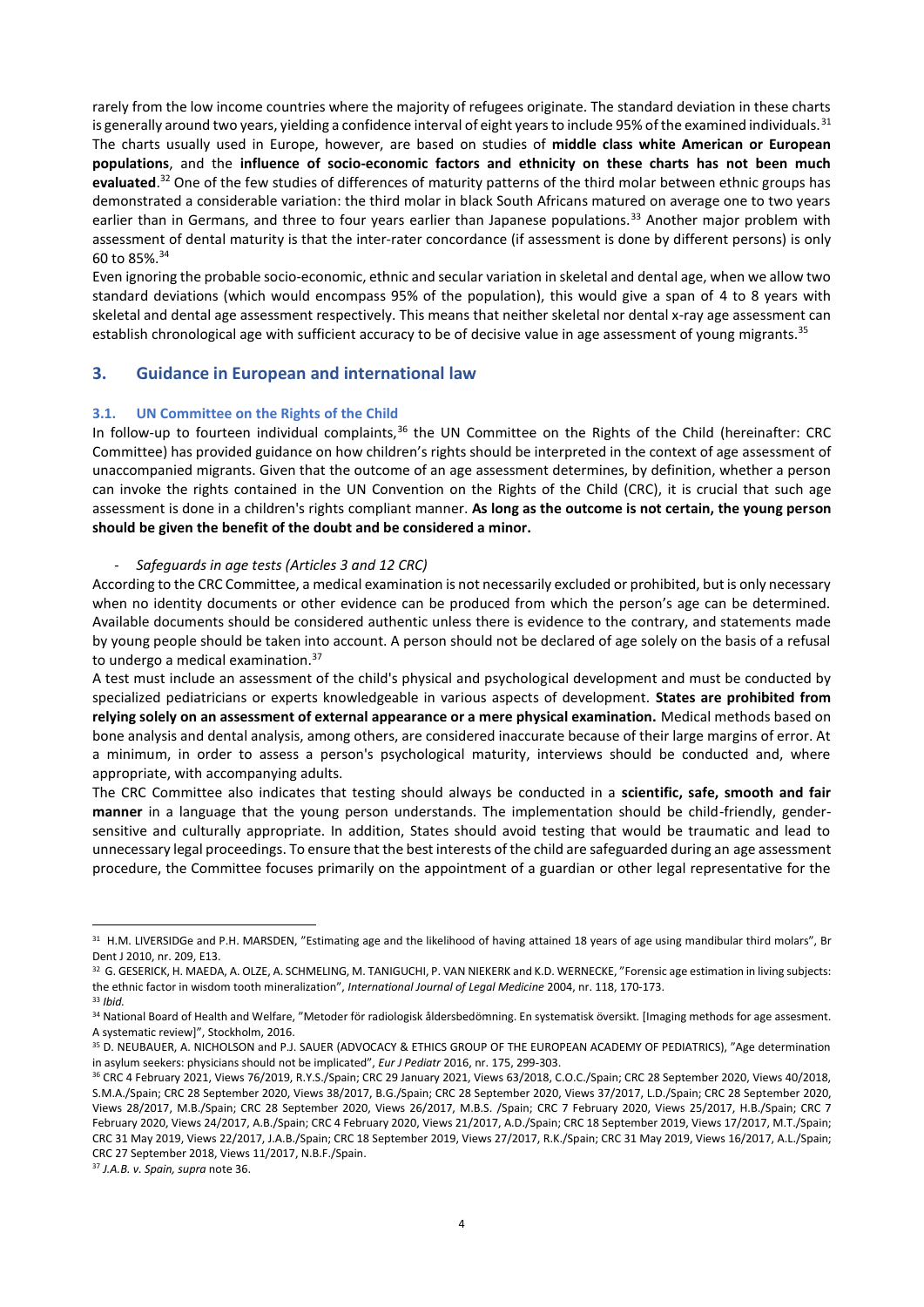young person. Inadequate compliance with the above guarantees leads according to the Committee to "substantial injustice" and consequently to a violation of Articles 3 and 12 CRC in all fourteen cases.

## - *Right to identity (Article 8 CRC)*

The age and date of birth of young people are part of their identity. States have a duty to respect the child's right to preserve their identity without depriving them of elements of it. Therefore, according to the CRC Committee, official documentation confirming a person's identity should be taken as true. If in doubt, further investigation may be necessary (for example, by making inquiries in the country of origin), but this burden of proof does not lie solely with the author. Attributing to a young person an age and date of birth different from those indicated on his or her identity documents leads to a violation of Article 8 CRC.<sup>38</sup>

## - *Right to care and protection for unaccompanied minors (Articles 20 and 22 CRC)*

The CRC has several provisions that provide care and protection for children and adolescents in a situation of increased vulnerability. For the Committee, unaccompanied minors fall under this group. For instance, when a young person is not assigned a guardian to file an asylum application as a minor, he is denied crucial protection, which implies a risk of irreparable harm upon a possible return. 39

## ► *Recommendations to Belgium*

The CRC Committee has criticised the current system of age assessment in Belgium. **The Committee is concerned that "the three-phase test used to determine the age of unaccompanied children is intrusive and unreliable".**<sup>40</sup> Therefore, the Committee has recommended Belgium to "[d]evelop a uniform protocol on age-determination methods that is multidisciplinary, scientifically-based, respectful of children's rights and used only in cases of serious doubt about the claimed age and in consideration of documentary or other forms of evidence available".<sup>41</sup>

As indicated in *Section 1*, age assessments in Belgium are carried out upon an expression of doubt (not 'serious doubt'), and documentary evidence is not appropriately considered. As shown in *Section 2*, the accuracy of the skeletal and dental age assessment is highly contested, and can thus not be said to be 'scientifically based'.

### **3.2. Council of Europe**

### - *The European Committee of Social Rights (ECSR)*

The ECSR has concluded that "the use of bone testing to determine the age of unaccompanied foreign minors is inappropriate and unreliable" and that such bone testing in France constituted a violation of Article 17§1 of the Revised European Social Charter (the right of children and young persons to social, legal and economic protection). 42

## - *Parliamentary Assembly of the Council of Europe (PACE)*

The PACE has called on member States to "conduct case-by-case, reliable age assessment of unaccompanied minor children only in cases of *serious* doubt about the child's age and *as a last resort*" (6.1, emphasis added) and to appoint a guardian during the age assessment (6.3). Moreover, member States are called upon to "use *only as a last resort* dental or wrist x-ray examinations and all other invasive medical procedures" (6.5, emphasis added) and to "ensure that all medical examinations are sensitive to the child's gender, culture and vulnerabilities and that the interpretation of results takes into account the child's national and social background as well as previous experiences" (6.6).<sup>43</sup>

- *Committee of Ministers of the Council of Europe*

According to the Committee of Ministers,*"*[w]hen there is uncertainty as to whether a person is a child, and even after the national age assessment procedures have been conducted, States should ensure that they have a guardian or that a guarantee of respect for their rights is upheld by a competent authority." (Principle 3, no. 4).<sup>44</sup> The guardian's tasks

<sup>38</sup> *J.A.B. v. Spain, supra* note 36, §13.10; *A.L. v. Spain*, *supra* note 36, §12.10; *M.T. v. Spain*, *supra* note 36, §13.9; *R.K. v. Spain, supra* note 36, §9.10; *A.D. v. Spain*, *supra* note 36, §10.17; *M.A.B. v. Spain*, *supra* note 36, §10.10; *H.B. v. Spain*, *supra* note 36, §10.10; *L.D. en B.G. v. Spain*, *supra* note 36, §10.16; *M.B. v. Spain*, *supra* note 36, §9.15; *M.B.S. v. Spain*, *supra* note 36, §9.16; *S.M.A. v. Spain*, *supra* note 36, §7.15; *C.O.C. v. Spain*, *supra* note 36, §8.14; *R.Y.S. v. Spain*, *supra* note 36, §8.11.

<sup>39</sup> This leads to a violation of Article 22 UNCRC, taken together with Article 20 UNCRC, in the cases of *M.T. v. Spain,* supra note 36, §13.8; *R.K. v. Spain*, supra note 36, §9.12 and *R.Y.S. v. Spain*, supra note 36, §8.14.

<sup>40</sup> CRC, *Concluding observations in the combined fifth and sixth reports of Belgium*, 1 February 2019, CRC/C/BEL/CO/5-6, §41 (a).

<sup>41</sup> *Ibid*., §42 (a).

<sup>42</sup> ECSR 24 January 2018, Complaint No. 114/2015, European Committee for Home-Based Priority Action for the Child and the Family (EUROCEF)/France, §116.

<sup>43</sup> Parliamentary Assembly of the Council of Europe, "Child-friendly age assessment for unaccompanied migrant children", Resolution 2195 (2017).

<sup>&</sup>lt;sup>44</sup> Committee of Ministers of the Council of Europe, "Effective guardianship for unaccompanied and separated children in the context of migration", Recommendation CM/Rec(2019)11.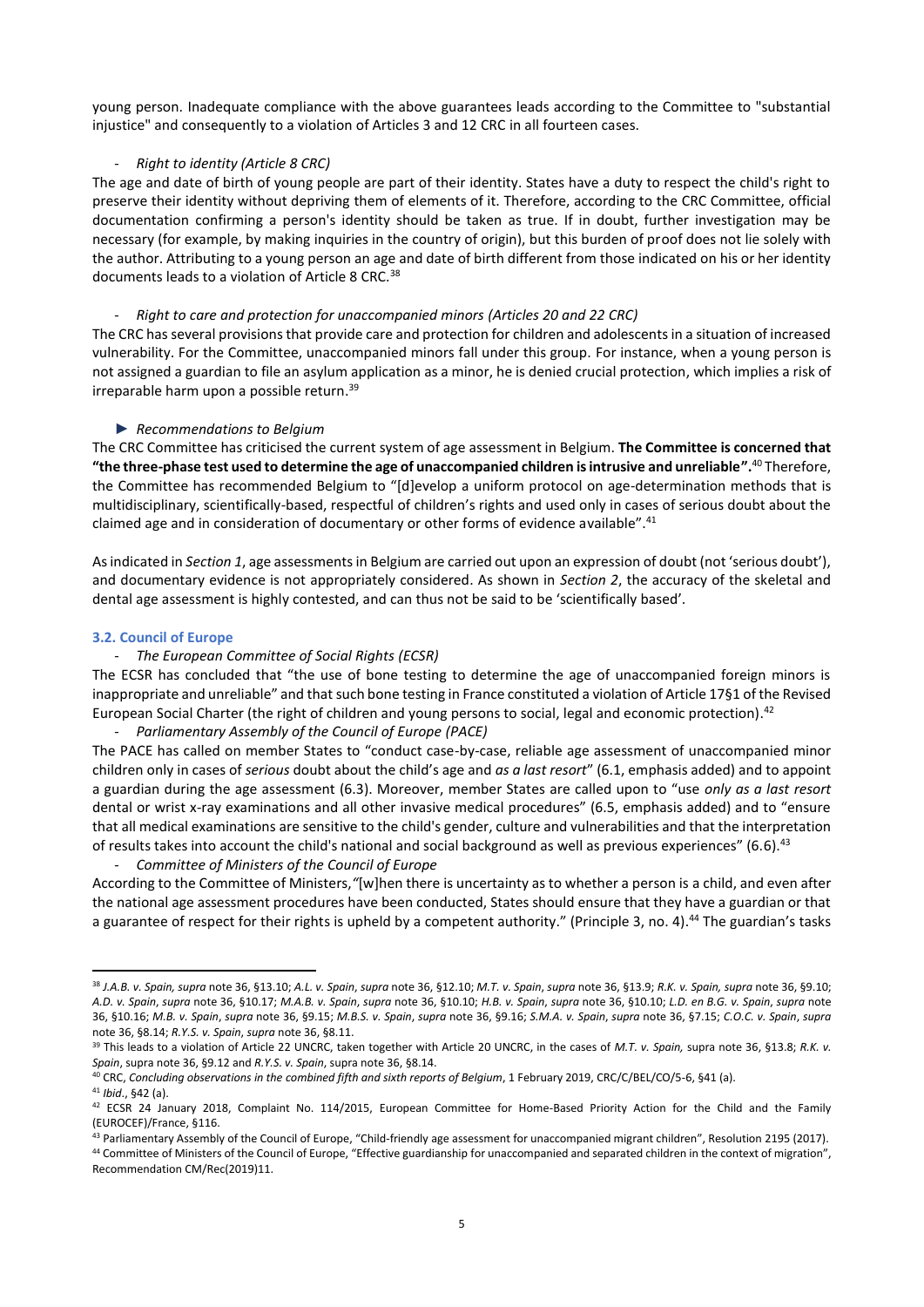include "co-operating with competent authorities to ensure the child's best interest e.g. in … age assessment processes." (Principle 4, no. 1, (i)).<sup>45</sup>

## - *Council of Europe Commissioner for Human Rights (CHR)*

Following a visit to France, the CoE Commissioner for Human Rights called on the authorities "to guarantee in particular that all age assessment procedures are multidisciplinary. The use of bone age tests must cease to be automatic and effectively only be a last resort, within a legal framework. Their results must in no circumstances be the sole factor in age assessment."<sup>46</sup>

#### **3.3. European Union**

## - *Asylum Procedures Directive (APD)*

The APD provides for the possibility to use medical examinations to determine the age of unaccompanied minors in the context of the international protection procedure "where, *following* general statements or other relevant indications, Member States have doubts concerning the applicant's age. If, thereafter, Member States are still in doubt concerning the applicant's age, they shall assume that the applicant is a minor."<sup>47</sup> Such a medical examination "shall be performed with full respect for the individual's dignity, shall be the least invasive examination and shall be carried out by qualified medical professionals allowing, to the extent possible, for a reliable result."<sup>48</sup>

#### - *European Parliament (EP)*

In a 2013 resolution, the EP "deplores the unsuitable and intrusive nature of the medical techniques used for age assessment in some Member States, which may cause trauma, and the controversial nature and large margins of error of some of the methods based on bone maturity or dental mineralization."<sup>49</sup> In its view, the age assessment method "should consist of a multidimensional and multidisciplinary assessment, be conducted in a scientific, safe, childsensitive, gender-sensitive and fair manner, with particular attention to girls."<sup>50</sup> Moreover, the EP recalls also that medical examinations should only be conducted when other age assessment methods have been exhausted."<sup>51</sup>

#### - *European Economic and Social Committee (EESC)*

The EESC noted that "in accordance with the 'presumption of minority' principle, a young person who presents themselves as a minor must be considered a minor until a final court ruling has been delivered" (1.10). As such, "every unaccompanied minor must be supported by a qualified guardian who is assigned as soon as possible"  $(1.9)$ .<sup>52</sup>

With regard to age assessments, the EESC calls on the Member States "to evaluate minority based on a body of evidence, consisting principally of the declarations by the person in question, civil status documents presented, interviews with the person conducted by qualified professionals and, where appropriate, verification of the authenticity of civil status documents" (1.10). The EESC adopts a firm position regarding the use of bone tests: "Given that bone tests are not really reliable, the EESC calls for them to simply be stopped. Methods we know to be approximate should not be employed just because no reliable verification method is available." (1.12)<sup>53</sup>

#### - *EASO (now EUAA)*

Similarly, EASO (now the European Union Agency for Asylum (EUAA)) has recommended, among others, that "age assessment should not be conducted as a routine practice" (B.1), to "exhaust all sources of information at disposal before deciding to undertake an age assessment" (B.2), to "[c]onsider all evidence in conjunction with a wider range of factors (physical, psychological, developmental, environmental and cultural factors, gender) to save the need for later age assessment" (B.3) and to "[a]ssume that the applicant is a child (benefit of the doubt) while there are doubts on the applicant's age" (B.4).

On the methods to carry out an age assessment, EASO provides the following guidance: "First analyse any existing evidence before deciding to undertake further assessment" (D.1); "Once age assessment is deemed to be necessary, apply non-medical methods first and then medical methods only if doubts remain. In such cases, radiaton-free methods should be applied first and only as a last resort can other methods involving radiaton be considered" (D.2). Given that none of the methods can currently determine the exact age of the person, EASO recommends to "[e]xplore different aspects involving psychological and physical development as part of the process to improve the accuracy so that the decision is based on a wider range of evidence"  $(E.2).<sup>54</sup>$ 

 $\ddot{\phantom{a}}$ 

<sup>45</sup> *Ibid.*

<sup>46</sup> CHR, Report following his visit to France from 22 to 26 September 2014, CommDH(2015)1, 2015, §96.

<sup>47</sup> Article 25(5) Directive 2013/32/EU of the European Parliament and of the Council of 26 June 2013 on common procedures for granting and withdrawing international protection (recast) (hereinafter: Asylum Procedures Directive). Emphasis added.

<sup>48</sup> *Ibid.*

<sup>49</sup> European Parliament, "The situation of unaccompanied minors in the EU", Resolution of 12 September 2013 (2012/2263(INI)), §15.

<sup>50</sup> *Ibid.* <sup>51</sup> *Ibid.*

<sup>52</sup> European Economic and Social Committee, "The protection of unaccompanied minors in Europe (own-initiative opinion)", SOC/634-EESC-2020.

<sup>53</sup> *Ibid.* In its specific comments, the EESC further elaborates its vision on age assessments.

<sup>54</sup> EASO, "Practical Guide on age assessment: Second edition", *EASO Practical Guide Series*, 2018, p. 60-63.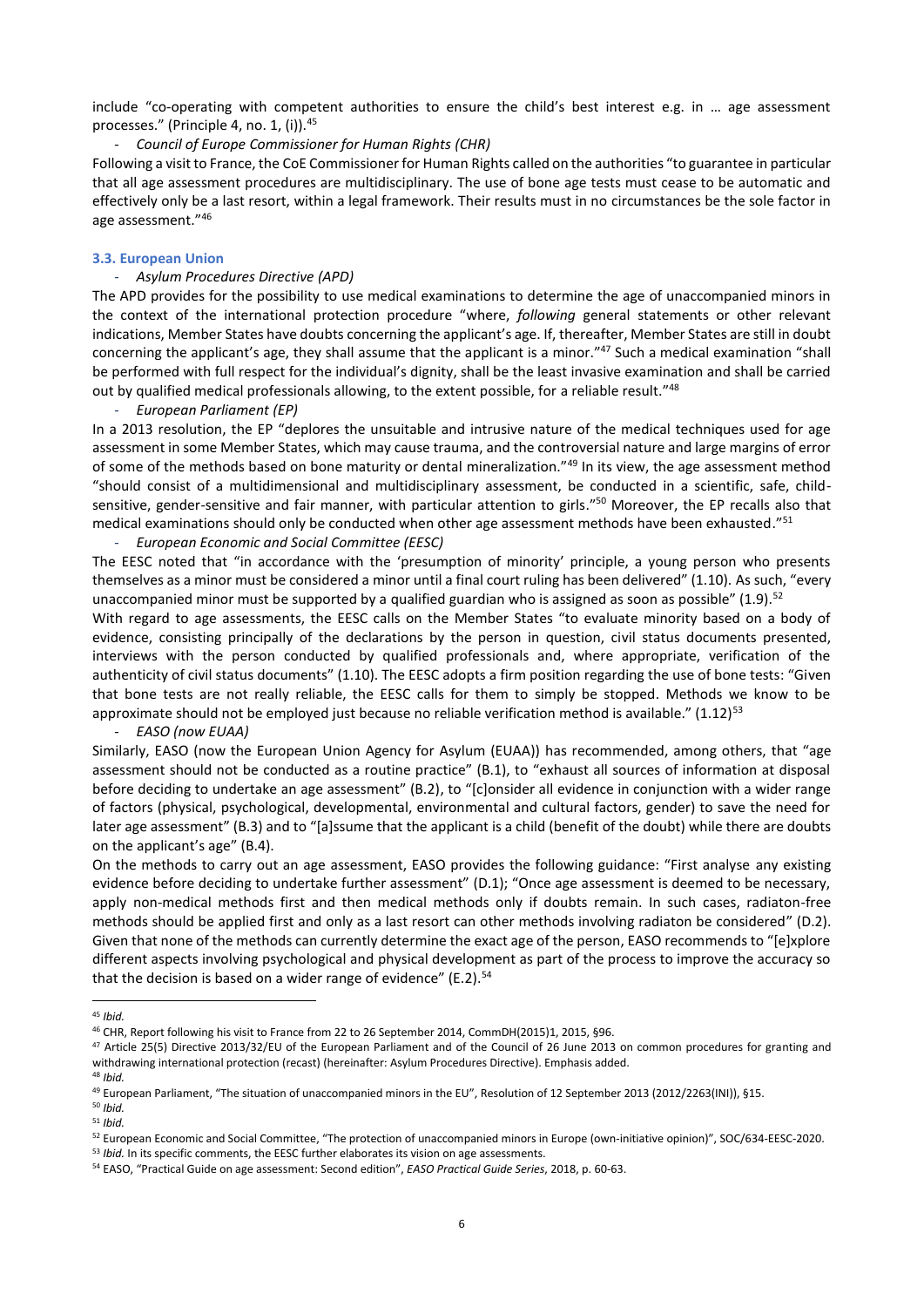## - *Fundamental Rights Agency (FRA) and European Commission*

Finally, according to the FRA and the European Commission, "[b]efore the age assessment procedure begins, the person who carries out a guardian's tasks should be assigned to the individual claiming to be a child. … The person should prepare the child for the assessment and should accompany and support the child throughout the entire process."<sup>55</sup>

## **3.4. Conclusion**

Notwithstanding some diversity in the emphases made, the European and international guidance on age assessments of unaccompanied minors is consistent in emphasizing the following principles:

- The appointment of a *guardian* as soon as possible, and before the age assessment begins (e.g. CRC Committee, PACE, CoM, EESC, FRA/EC), and the application of the 'presumption of minority' principle (e.g. CRC Committee, EP, EESC, EASO).
- The use of medical examinations *as a last resort* (PACE), i.e. a medical examination is only necessary when no identity documents or other evidence can be produced (CRC Committee), "following general statements or other relevant indications" (APD), "when other age assessment methods have been exhausted" (EP), or only when nonmedical methods leave doubt (EASO).
- Medical methods based on *bone analysis and dental analysis* are considered inaccurate (CRC Committee). Bone testing has been found to violate the Revised European Social Charter, because it is inappropriate and unreliable (ECSR). CoE Member States have been called upon to stop using bone testing (EESC), or only use it as a last resort (CHR; PACE).
- The need to take into account *documents* when assessing the age (e.g. CRC Committee, EESC, EASO: 'any existing evidence'); official documentation confirming a person's identity should be taken as true (CRC Committee).

## **4. The impact of the age assessment on one's private life**

Unaccompanied minors enjoy various additional substantive and procedural rights, reflecting the vulnerable situation in which they may find themselves. If, following an age assessment, a person is wrongly assessed to be above 18, they are unjustifiably excluded from the enjoyment of these rights. This includes, but is not limited to, the application of the best interests of the child principle. Therefore, this section non-exhaustively discusses the impact of age assessments on various dimensions of the private life of the person, as guaranteed by Article 8 ECHR. This include residence procedures, psychological wellbeing of the person concerned and other life domains.

### **4.1. Impact on residence procedures**

Unaccompanied minors benefit from additional rights during the asylum procedure. To start, when determining which country is responsible for examining the application for international protection, the Dublin III Regulation includes additional procedural guarantees for (unaccompanied) minors.<sup>56</sup> Moreover, the first criterion that must be applied to determine the responsible Member State, relates to the situation of unaccompanied minors with family members or relatives in the EU.<sup>57</sup> If Belgium is the responsible Member State, unaccompanied minors continue to enjoy special procedural guarantees, as is required by EU law.<sup>58</sup> For instance, the asylum interview is carried out by specialized protection officers,<sup>59</sup> who have been additionally trained with regard to interviewing children and who apply a particular interview method.<sup>60</sup> From a substantive perspective, child-specific acts of persecution will be considered.<sup>61</sup> By contrast, when an applicant for international protection continues to claim to be a child, after having been deemed above 18 pursuant to an age assessment test, this usually negatively impacts the assessment of their credibility.<sup>62</sup>

Improper age assessments can also significantly affect the other available residence procedures. Indeed, in Belgium, unaccompanied minors benefit from a specific residence procedure, which aims at finding a "durable solution" in the

<sup>55</sup> FRA and European Commission, "Guardianship for children deprived of parental care: A handbook to reinforce guardianship systems to cater for the specific needs of child victims of trafficking", *Publications Office of the European Union*, p. 101.

<sup>&</sup>lt;sup>56</sup> Article 6 Regulation (EU) No 604/2013 of the European Parliament and of the Council of 26 June 2013 establishing the criteria and mechanisms for determining the Member State responsible for examining an application for international protection lodged in one of the Member States by a third-country national or a stateless person (recast) (hereinafter: Dublin III Regulation).

<sup>57</sup> Article 8 Dublin III Regulation.

<sup>&</sup>lt;sup>58</sup> E.g. Article 21 Directive 2013/33/EU of the European Parliament and of the Council of 26 June 2013 laying down standards for the reception of applicants for international protection (recast)

<sup>&</sup>lt;sup>59</sup> Article 2 Royal Decree of 11 July 2003 regulating the functioning and administration of justice for the Commissioner General for Refugees and Stateless Persons. See also Article 14.

<sup>60</sup> A. DE WILDE, "Niet-begeleide minderjarige vreemdelingen in de praktijk van het Commissariaat-generaal voor de Vluchtelingen en de Staatlozen" in E. Desmet, J. Verhellen, & S. Bouckaert (Eds.), *Rechten van niet-begeleide minderjarige vreemdelingen in België*: die Keure, p. 190-194.

<sup>61</sup> Article 48/3 §2 (f) Law on the entry, residence and removal of aliens, *Moniteur Belge* 31 December 1980, 14.584 (hereinafter: Belgian Aliens Act).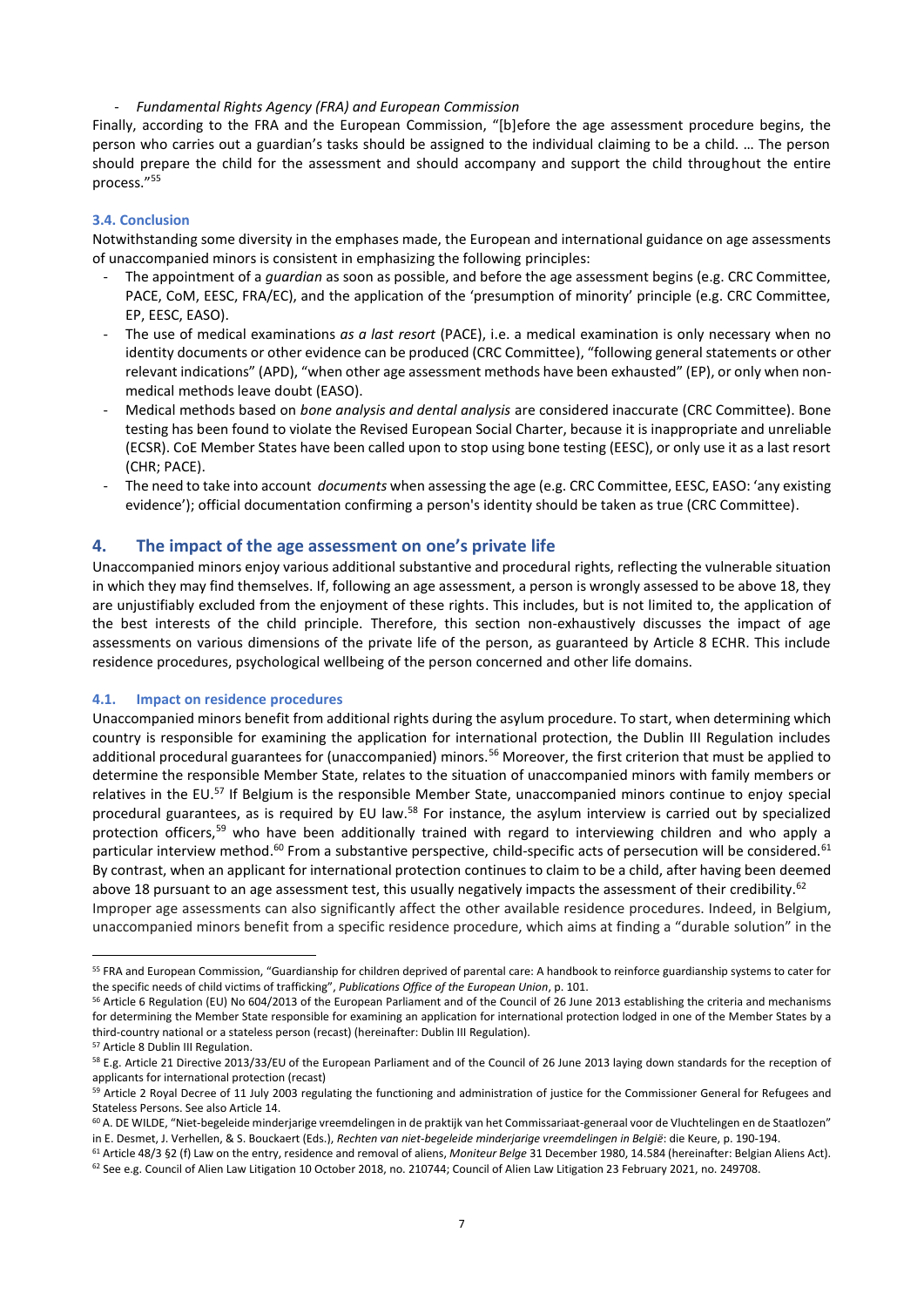best interests of the unaccompanied minor.<sup>63</sup> Accordingly, when an alleged unaccompanied minor is proclaimed an adult, he/she is automatically deprived from the possibility to obtain a residence permit in Belgium on the basis of the durable solution procedure, as well as from any other benefits related to this procedure.

Furthermore, specific rules for family reunification apply to unaccompanied minors - who by their very definition are separated from their family. As such, unaccompanied minor refugees<sup>64</sup> are entitled to family reunification with their parents in Belgium.<sup>65</sup> Although this right to family reunification ceases to apply as soon as the unaccompanied minor turns 18<sup>66</sup> and its scope of application is limited (only parents), it offers an essential possibility for unaccompanied minor refugees to live with their parents in Belgium. Moreover, despite the fact that no similar right to family reunification exists for siblings, in practice the Immigration Office will grant the vast majority of humanitarian visa applications submitted by minor siblings of unaccompanied minors residing in Belgium.<sup>67</sup>

Consequently, improper age assessment may have a serious impact on the unaccompanied persons involved and their chances to be reunited with family.

## **4.2. Psychological impact**

A study of Hjern et al.<sup>68</sup> has documented how the age assessment process in Belgium strongly impacts the psychological wellbeing of unaccompanied minors. Young people need to invest in aspects that were never important in their lives before, such as (exact) age; they feel hopeless during the process because the only thing they can do is wait, but feel even more helpless when their declared age is contested and there is nothing they feel they can do about this decision (and its consequences on their daily life). These feelings of powerlessness are highly detrimental for children's mental health and development. For some, this process leads to feelings of anger and frustration, others lose all motivation in investing in their future in the new country. Overall, not being believed and feeling treated unfairly strongly threatens unaccompanied minors' feelings of belonging in the host country, challenging later integration processes in the host society.

### **4.3. Impact on other life domains**

Furthermore, unaccompanied minors also benefit from several social and medical rights, due to their increased vulnerability and their age. Firstly, the Belgian authorities have the obligation to provide reception conditions which are adapted to the specific needs of unaccompanied minors.<sup>69</sup> Secondly, as explained in *Section* 1, an unaccompanied minor will always be accompanied by a legal guardian. The guardian represents the unaccompanied minor in all administrative or judicial proceedings, assists him in the different residence procedures, appoints a lawyer, takes care of him by ensuring he benefits all the rights he's entitled to (education, necessary medical and or/psychological care, appropriate reception, etc.), helps him trace his family members, builds a relationship of trust with him and manages his assets.<sup>70</sup> Moreover, all minors have a right to free legal assistance by a lawyer, independently of their residence status or family situation, whereas an adult will need to prove he does not have sufficient means.<sup>71</sup> As soon as the person turns 18 or is assessed as not being a minor, the guardian's and lawyer's mission will end. Thirdly, unaccompanied minors have a right to medical insurance, which covers all their medical costs, provided a legal guardian has been appointed and the unaccompanied minor has been to school for three consecutive months.<sup>72</sup> The right to medical insurance for adults is much more restricted, and depends on their residence status, employment or studies and family links.<sup>73</sup> Fourthly, unaccompanied minors have a right to social aid based solely on their status of

<sup>63</sup> Article 61/14, 2° Belgian Aliens Act.

<sup>&</sup>lt;sup>64</sup> Or minors who have been accorded subsidiary protection status.

<sup>65</sup> Article 10, §1, °7 Belgian Aliens Act.

<sup>66</sup> However, minors who reach the age of 18 during the asylum procedure retain the right to family reunification, provided that the application is made within a reasonable time, in principle within three months of the date on which the minor concerned was recognized as a refugee (CJEU 12 April 2018, nr. C-550/16, A and S/Staatssecretaris van Veiligheid en Justitie).

<sup>67</sup> See: <https://www.agii.be/thema/vreemdelingenrecht-internationaal-privaatrecht/verblijfsrecht-uitwijzing-reizen/humanitairvisum#:~:text=Er%20is%20geen%20maximum%20termijn,begeleide%20minderjarige%20met%20internationale%20bescherming>.

<sup>68</sup> A. HIERN, H. ASCHER, M. VERVLIET and I. DERLUYN, "Identification: age and identity assessment" in J. BHABHA, J. KANICS and D. SENOVILLA HERNÁNDEZ (eds.), *Research Handbook on Migration and Childhood*, Cheltenham/ Northampton, Edwar Elgar Publishing, 2018.

<sup>69</sup> Article 36 Act of 12 January 2007 on the reception of asylum seekers and certain other categories of foreigners, *Moniteur Belge* 7 May 2007, 24.027 and Article 7 Royal Ordinance of 9 April 2007 on the system and working rules on centers for the observation and orientation for unaccompanied minors, *Moniteur Belge* 7 May 2007, 24.043.

<sup>70</sup> Article 9-12 Guardianship Act.

<sup>71</sup> Article 508/13/1 Civil Procedure Code of 10 Octobre 1986, *Moniteur Belge* 31 October 1986, 11.360.

<sup>72</sup> Article 32, 22° Act of 14 July 1994 on the obligatory insurance for medical care and allowances, *Moniteur Belge* 27 August 1994, 21.524 (hereinafter: Medical Insurance Act).

<sup>&</sup>lt;sup>73</sup> Article 32, 124, 128 quater and 128 quinquies Medical Insurance Act.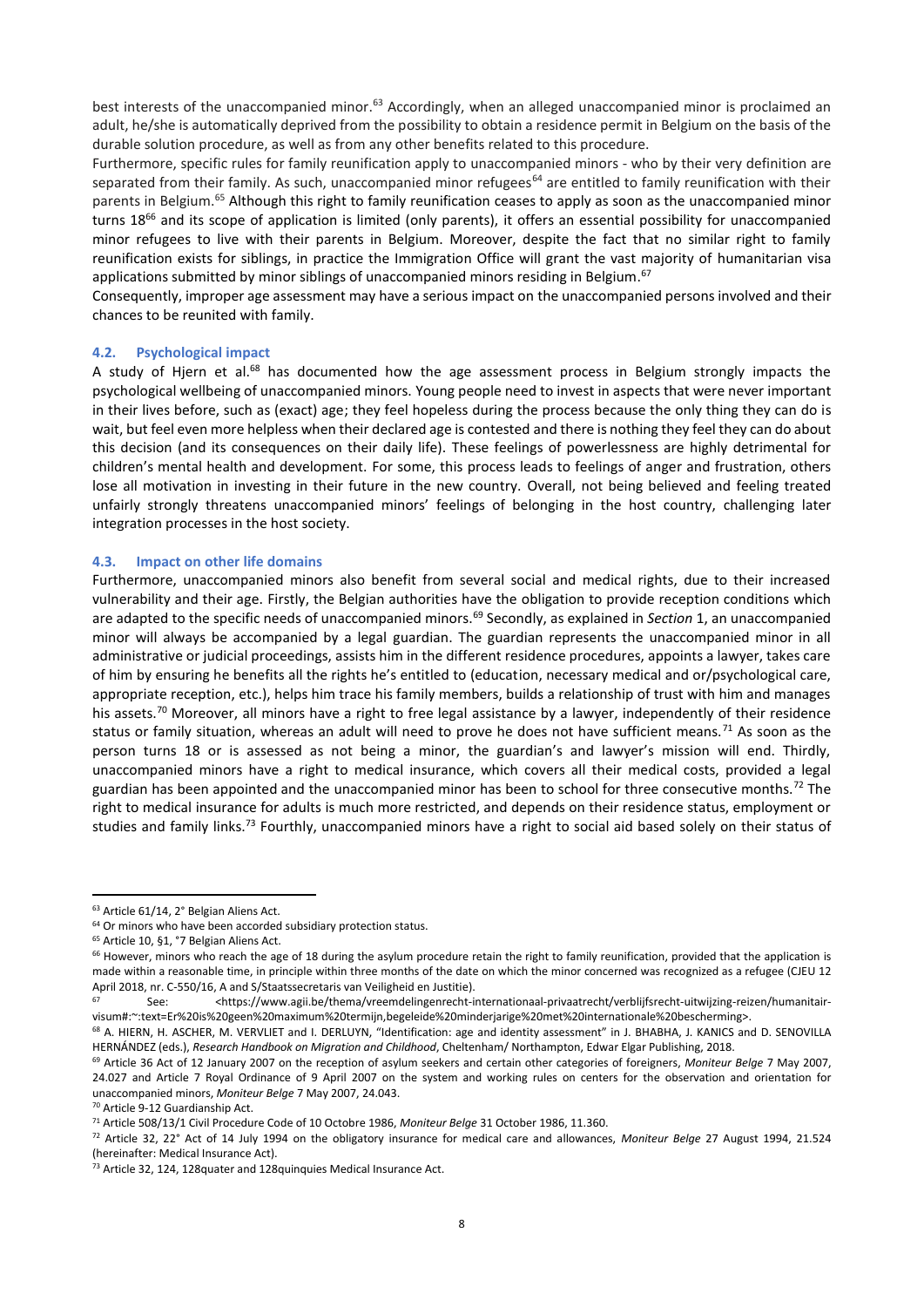unaccompanied minor, whereas adults only have this right if they have legal residence in Belgium.<sup>74</sup> Finally, unaccompanied minors of course also have a right to education, independently of their residence status.<sup>75</sup> Consequently, minors who have incorrectly been assessed as being older than 18 lose an important number of social and medical benefits.

# **5. The State's obligations under the ECHR regarding age assessment**

For the reasons developed above *(*see *Sections 2 and 3)*, the Court is respectfully invited to the recognize that an exclusive focus on *medical* age testing is incompatible with the State's obligations under the right to respect for private life (Article 8 ECHR), alone or in conjunction with the prohibition of discrimination (Article 14 ECHR). It is submitted that such position would be consistent with the Court's prior case law under these provisions.

## **5.1. Article 8 ECHR**

The Court has repeatedly stated that unaccompanied minors – because of their young age and their migration status – must be considered as falling within the category of the most vulnerable persons in society and that for this reason the State must take adequate measures to provide them with protection and care as part of their positive obligations under the Convention.<sup>76</sup> The specific protection measures for unaccompanied minors (e.g. guardianship arrangements) introduced by States, including Belgium, can be considered as a means to discharge their special protective obligations vis-à-vis unaccompanied minors. Given the crucial importance of age assessment for a migrant to be considered as entitled to protection as an unaccompanied minor, it is important that such assessment takes place in a child-sensitive and human rights-based manner.<sup>77</sup>

Under the Convention, an age assessment can be considered as interfering with Article 8 ECHR in light of its impact on the private life of the person concerned (see Section 4).<sup>78</sup> The intrusive manner in which age assessments are often conducted may in itself interfere with the right to respect for private life, which also encompasses the protection of a person's physical integrity.<sup>79</sup> According to the Court's case law, any compulsory medical intervention, even if it is of minor importance, must be considered as an interference with the right to respect for private life.<sup>80</sup> It is submitted that it is not substantial whether the person concerned has formally consented to such medical intervention, since such consent is not necessarily given freely, taking into account the pressure of the circumstances in which the persons concerned find themselves. 81

Since age assessment procedures fall within the scope of Article 8 ECHR, they must comply with this provision's implicit procedural requirements. According to the Court's case law, "the decision-making process leading to measures of interference" must be "fair and such as to afford due respect to the interests safeguarded to the individual by Article 8."<sup>82</sup> According to the Court, "[t]he extent of the State's margin of appreciation thus depends on the quality of the decision-making process."<sup>83</sup>

This implies, firstly, that decisions falling with the scope of Article 8 must be based on "sufficiently reliable and conclusive evidence".<sup>84</sup> Also the EU Court of Justice has held that it is only suitable to seek expert evidence in migration matters "if it is based on sufficiently reliable methods and principles in the light of the standards recognised by the international scientific community".<sup>85</sup> According to the EU Court of Justice, the proportionality of the interference with the right to respect for private life, presented by the expert evidence, must be assessed in light of "the benefit that it may possibly represent for the assessment of the [relevant] facts and circumstances."<sup>86</sup> In other words, not only the decision reached, but also the method used itself may be considered disproportionate where the reliability of such

<sup>74</sup> Article 57 Organic Act of 8 July 1976 on Public Centers for General Welfare. Although there is no legal framework for this specific right for unaccompanied minors, this follows from the jurisprudence (see Judgments of the Labour Court of Ghent of 2 September 2013, the Labour Tribunal of Brussels of 25 July 2013, referred to in the judgment of the Labor Tribunal of Ghent of 24 January 2014, at p. 11, available at [https://www.agii.be/sites/default/files/20140124\\_arbrb\\_gent\\_0.pdf\)](https://www.agii.be/sites/default/files/20140124_arbrb_gent_0.pdf). This jurisprudence has been confirmed by the competent Federal Authority on social integration[, https://www.mi-is.be/nl/faq/kan-een-minderjarige-die-door-de-dienst-voogdij-van-de-fod-justitie-geidentificeerd-als-niet\).](https://www.mi-is.be/nl/faq/kan-een-minderjarige-die-door-de-dienst-voogdij-van-de-fod-justitie-geidentificeerd-als-niet)

<sup>&</sup>lt;sup>75</sup> This is a fundamental right, recognized in the Belgian Constitution (Article 24, §3, 1<sup>st</sup> Alinea).

<sup>76</sup> E.g.: ECtHR 12 October 2006, nr. 13178/03, Mubilanzila Mayeka and Kaniki Mitunga/Belgium, §55.

<sup>77</sup> Council of Europe Children's Rights Division, "Age Assessment: Council of Europe member states' policies, procedures and practices respectful of children's rights in the context of migration", *Council of Europe Publishing*, *2017,* p. 8.

<sup>78</sup> FRA, "Handbook on European law relating to the rights of the child"*, Publications Office of the European Union*, 2015, p. 167.

<sup>&</sup>lt;sup>79</sup> E.g. ECtHR (Gr. Ch.) 8 April 2021, ns. 47621/13 and 5 others, Vavřička and Others/Czech Republic, §261.

<sup>80</sup> E.g. ECtHR (inadm.) 5 January 2006, nr. 32352/02, Schmidt/Germany.

<sup>81</sup> See m*utatis mutandis*: CJEU 25 January 2018, nr. C/473/16, F./Bevándorlási és Állampolgársági Hivatal, §53.

<sup>82</sup> E.g. ECtHR (Gr. Ch.) 18 January 2001, nr. 27238/95, Chapman/United Kingdom, §92.

<sup>83</sup> E.g. ECtHR 27 March 2008, nr. 44009/05, Shtukaturov/Russia, §89.

<sup>84</sup> See *mutatis mutandis*: ECtHR 22 November 2012, nr. 23419/07, Sýkora/Czech Republic, §103.

<sup>85</sup> CJEU 25 January 2018, nr. C/473/16, F./Bevándorlási és Állampolgársági Hivatal, §58.

<sup>86</sup> *Ibid*., §59.